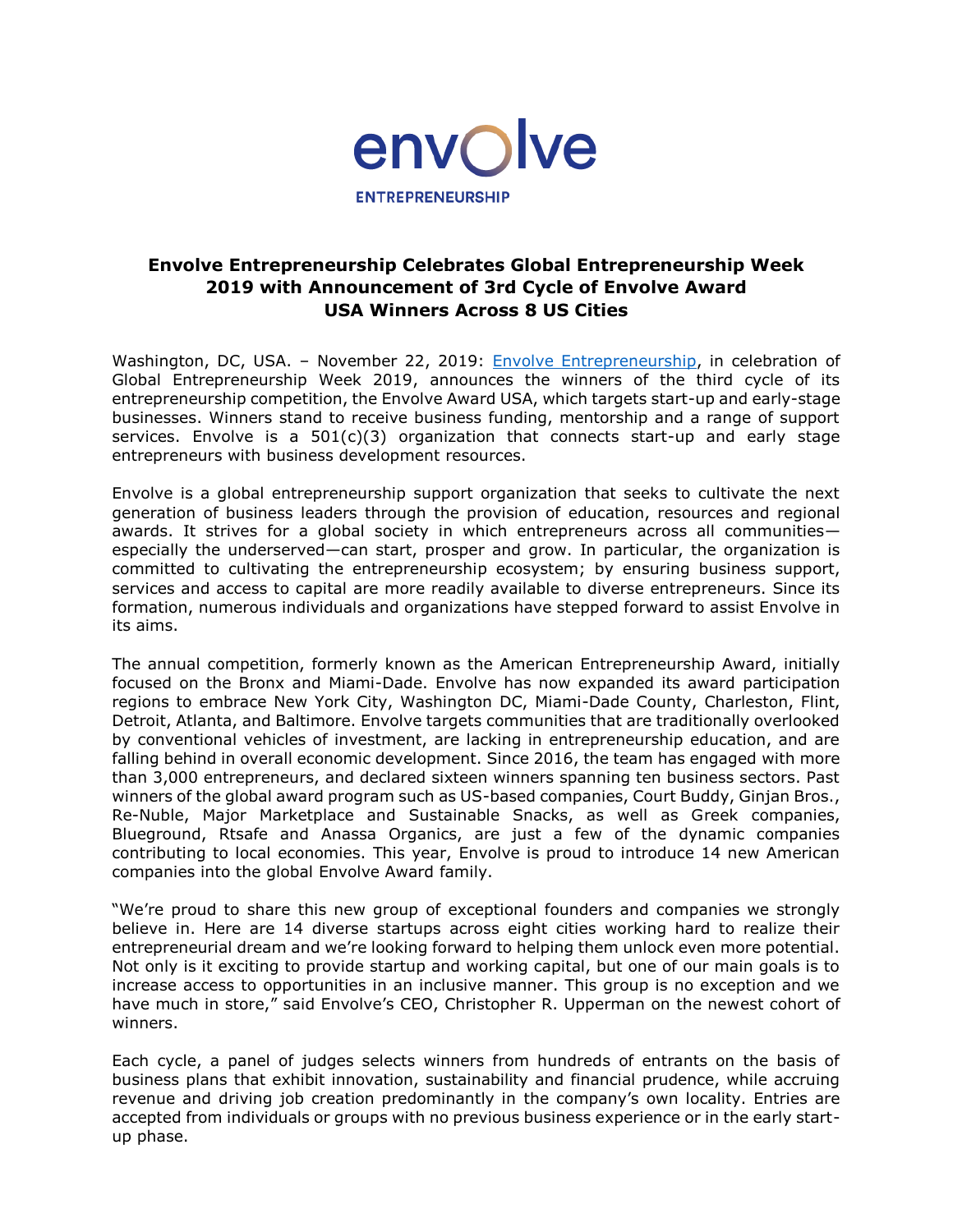Winning companies from the recent competition are:

# **Atlanta, Georgia**

**Film Connx** [\(www.filmconnx.org\)](http://www.filmconnx.org/): A job marketplace for the film industry that connects studios, networks, and corporate brands to local vetted crew.

**Totem Agency** [\(www.my-totem.com\)](http://www.my-totem.com/): A visual content platform that combines digital development, management tools, and platform network integrations for a seamless content creation experience.

**Observe** [\(www.getobserve.com\)](http://www.getobserve.com/)**:** A platform that gives students, professionals, and individuals a place to test-drive their future and share knowledge, helping people make more informed career decisions.

# **Detroit & Flint , Michigan**

**Gaddis Gaming** [\(www.gaddisgaming.com\)](http://www.gaddisgaming.com/): Specializes in manufacturing tabletop game related products to promote social game playing experiences.

**NuBoxZ** [\(www.nuboxz.com\)](http://www.nuboxz.com/): Facilitates peer-to-peer transactions in the online marketplace in a safe and convenient way through automated kiosks and lockers that process digital payments.

**Trinhydral:** A social venture company that provides mobile water purifier units that filter water and are compact, cost-efficient and durable.

# **Washington, DC**

**SportsMarkit** [\(www.sportsmarkit.com\)](http://www.sportsmarkit.com/): A platform for operating and supporting sports programs.

# **Baltimore, MD**

**MoJoe Brewing Co.** [\(www.mojoebrewing.com\)](http://www.mojoebrewing.com/): Their soon-to-be launched Mojoe™ mobile brewer is a rechargeable travel mug-sized portable coffee maker that brews fresh coffee and tea on the go via car outlet, or wall socket.

# **Charleston, SC**

**C.E.E.P., LLC:** Charleston's Elite Event Planning LLC is a Southern event and catering company combining nostalgia with Southern fusion of cultured flavors.

# **Miami Dade County**

**GovLia** [\(www.govlia.com\)](http://www.govlia.com/): A business-to-government marketplace designed to increase transparency, accessibility and simplify how small and diverse businesses sell to state and local governments.

**Zaytouna** [\(www.zaytounafoods.com\)](http://www.zaytounafoods.com/): A conscience-driven enterprise whose mission is to help women from Syria resettle in South Florida by creating permanent employment in the packaged food and catering preparation sectors.

ARVISL Future [\(www.savrfuture.com\)](http://www.savrfuture.com/): A technology company that creates location-based augmented reality and virtual reality gamification experiences with integrated "Cost Per Traffic™" footfall marketing metrics.

# **New York City**

**Lit.Bar** [\(www.thelitbar.com\)](http://www.thelitbar.com/): The only indie bookstore in the Bronx, whose mission is to create a haven that inspires reading, and increases intellectual visibility in the Bronx **Mott Haven Bar & Grill** [\(www.motthavenbar.com\)](http://www.motthavenbar.com/): A gastropub in the Bronx that is also a venue for artists and regularly hosts women empowerment and information sessions.